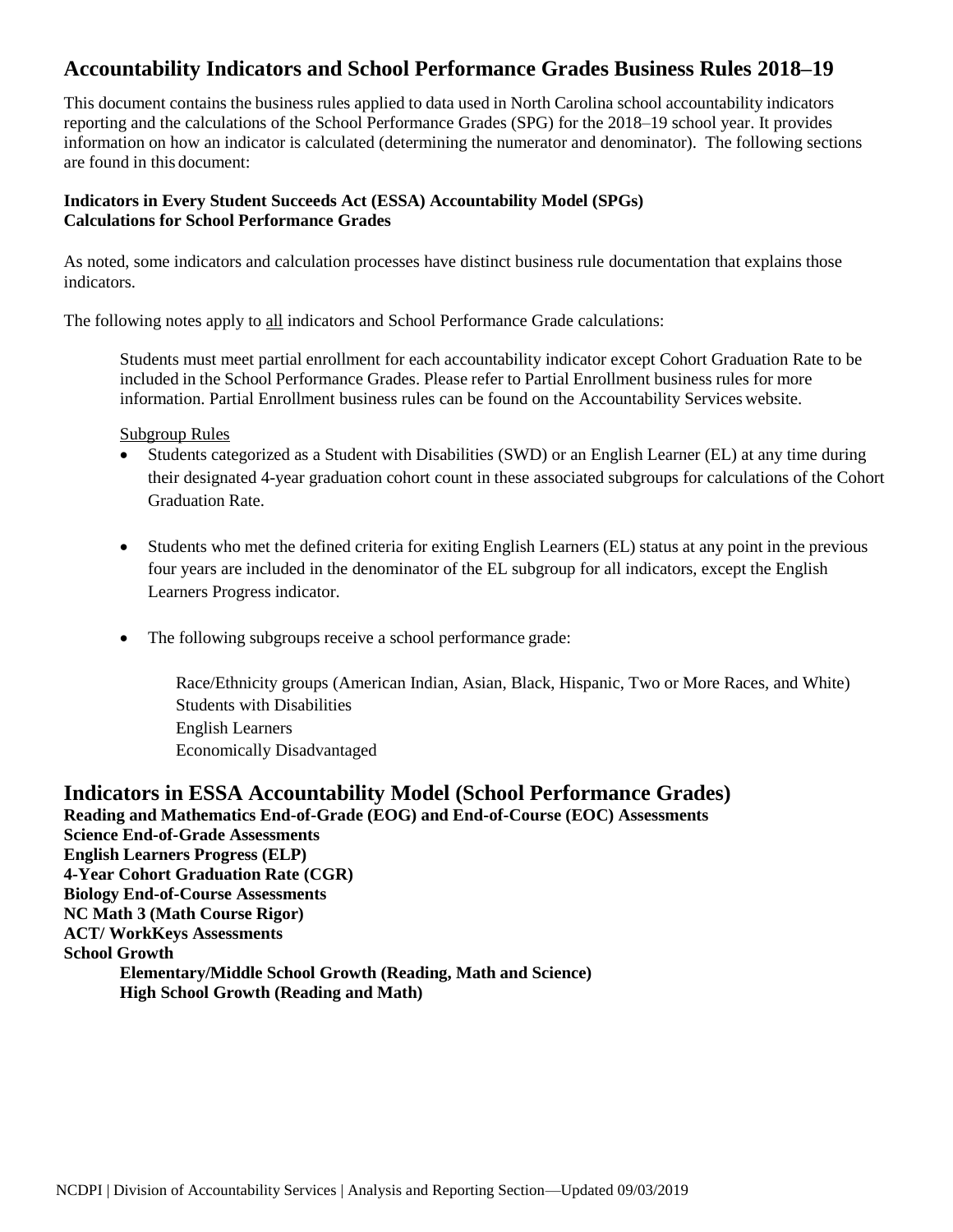# **I. Reading and Mathematics End-of Grade (EOG) and End-of Course (EOC)**

Annual assessments are administered as follows: EOG English Language Arts (ELA)/Reading and Mathematics at grades 3–8, EOC assessments in NC Math 1, NC Math 3, English II and the related alternate assessments (NCEXTEND1) for students receiving instruction on the extended content standards.

The ELA/reading assessments are reported as five academic achievement levels (Level 1, Level 2, Level 3, Level 4 and Level 5) with Levels 3–5 demonstrating North Carolina grade-level proficiency and Levels 4–5 demonstrating on track for career and college. The mathematics assessments are reported as four academic achievement levels (Level 2 and Below, Level 3, Level 4 and Level 5) with Levels 3–5 demonstrating North Carolina grade-level proficiency and Levels 4–5 demonstrating on track for career and college. SPG calculations use scores that meet grade-level proficiency (Levels 3–5).

- 1. The denominator includes all current year assessment scores for eligible students in membership (i.e., enrolled in a school) at grades 3 through 8 and in high school courses in which an EOC assessment is required.
	- a. The participation expectation for all assessments is 95%. If a school fails to meet the 95% participation rule for ELA/reading or mathematics, an adjustment is made to the denominator to ensure the denominator accounts for 95% of students expected to test. For more information regarding participation rules, go to the Accountability Services website.
	- b. Students who are in their first or second year in a U.S. school are not included in proficiency calculations;
	- c. NC Math 1 scores for students taking the course prior to their grade 8 year are counted when the student is in grade 8 – Please refer to NC Math Exemption Business Rules on the Accountability Services website.
	- d. The mathematics high school accountability assessment for students who took NC Math 1 for the first time prior to grade 9 is NC Math 3. Refer to the NC Math Exemption Business Rules on the Accountability Services website.

**Note:** When a student who took NC Math 1 for the first time prior to grade 9 repeats the NC Math 1 course for credit in high school, the NC Math 1 assessment, if administered, is used for accountability School Performance Grade calculations for that year. The student's NC Math 3 assessment will be used for all accountability calculations including School Performance Grades, long-term goals and grade 11 participation expectations. For this indicator to be included in SPG calculations, the school must have a total of 30 reading and mathematics scores combined.

- e. Students with a North Carolina Department of Public Instruction (NCDPI) approved medical exemption are excluded from all relevant proficiency calculations.
- 2. The numerator is based on the number of students scoring grade level proficiency. Annual assessments for SPGs are calculated by determining the percent of students who score at Achievement Level 3 or higher.
	- a. If two valid scores are received in the same accountability year for a student enrolled in an EOC course, the higher score is used for proficiency calculations.
	- b. Students earning credit through the Credit by Demonstrated Mastery (CDM) program in a course that administers an EOC assessment are counted as proficient.
	- c. Students in Grade 3 who are not proficient on the EOG but receive an Achievement Level 3 or higher on the Beginning of Grade 3 ELA/Reading Test (BOG) count as proficient.
	- d. Students who score below Achievement Level 3 on an EOG or EOC assessment (or the NCEXTEND1 alternate) in the current school year and obtain a higher score while enrolled in a summer program, that is completed (and test scores are submitted) before the published end of the accountability year, have the higher score replace the lower score in the performance calculations. (Testing for this purpose is available for grades 4–8 ELA/reading and English II.).

**Note:** For the 2018–19 school year mathematics assessments are not available for summer program administration due to standard setting.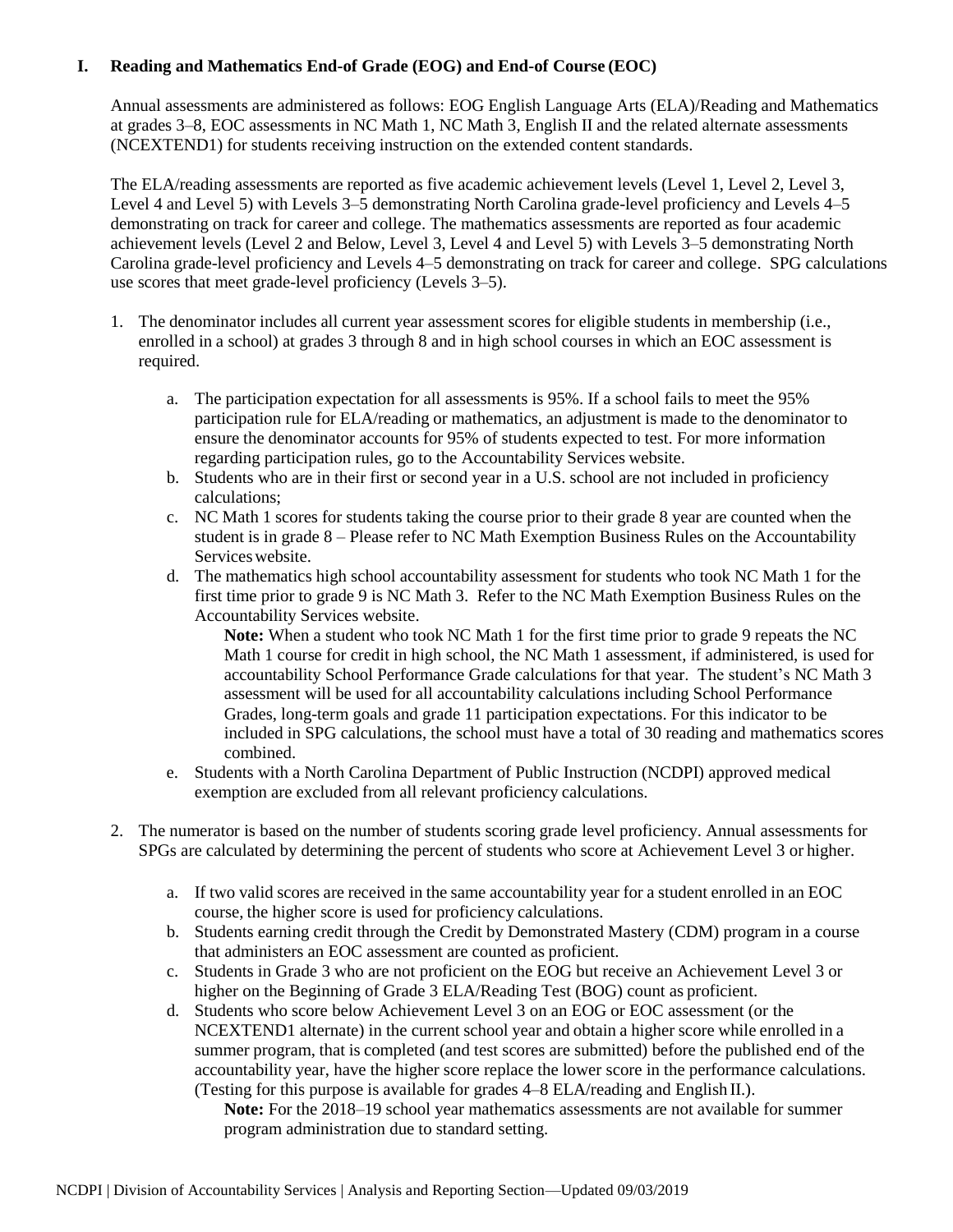## **II. Science End-of Grade Assessments**

Annual assessments administered are as follows: EOG Science at grades 5 and 8 and the related alternate assessments (NCEXTEND1).

The assessments are reported as five academic achievement levels (Level 1, Level 2, Level 3, Level 4, and Level 5) with Levels 3–5 demonstrating North Carolina grade-level proficiency and Levels 4–5 demonstrating on track for career and college. SPG calculations use scores that meet grade-level proficiency (Levels 3–5).

- 1. The denominator includes all current year assessments for eligible students in membership (i.e., enrolled in a school) at grades 5 and 8.
	- a. Students who are in their first or second year in a U.S. school are not included in proficiency calculations.
	- b. Students with a North Carolina Department of Public Instruction (NCDPI) approved medical exemption are excluded from all relevant proficiency calculations.
- 2. The numerator is based on the number of students scoring grade level proficiency. Annual assessments for SPGs are calculated by determining the percent of students who score at Achievement Level 3 or higher.
	- a. Students who score below Achievement Level 3 on an EOG assessment (or the NCEXTEND1 alternate) in the current school year and obtain a higher score while enrolled in a summer program, that is completed (and test scores are submitted) before the published end of the accountability year, have the higher score replace the lower score in the performance calculations. (Testing for this purpose is available for grades 5 and 8 science.)

## **III. English Learners Progress**

- 1. The denominator is the number of ELs in grades 3–8 and 10.
- 2. The numerator is the number of ELs who met North Carolina's definition of progress toward English language attainment as demonstrated on the language proficiency test, including exiting the English learner status.

Additional business rules for the EL Progress Indicator can be found on the Accountability Services website.

## **IV. 4-Year Cohort Graduation Rate**

The Cohort Graduation Rate is the number of students that are part of a designated cohort as defined using the 4 year Cohort Graduation Rate business rules found on the Accountability Services website.

- 1. The denominator is the total number of students expected to graduate within four years in the current year's cohort.
- 2. The numerator is the number of students who graduate (earned a high school diploma) on time as defined by the designated cohort.

#### **V. Biology End-of Course Assessments**

Annual assessments administered are as follows: Biology and the alternate assessment (NCEXTEND1).

The assessments are reported as five academic achievement levels (Level 1, Level 2, Level 3, Level 4, and Level 5) with Levels 3–5 demonstrating North Carolina grade-level proficiency and Levels 4–5 demonstrating on track for career and college. SPG calculations use scores that meet grade-level proficiency (Levels 3-5).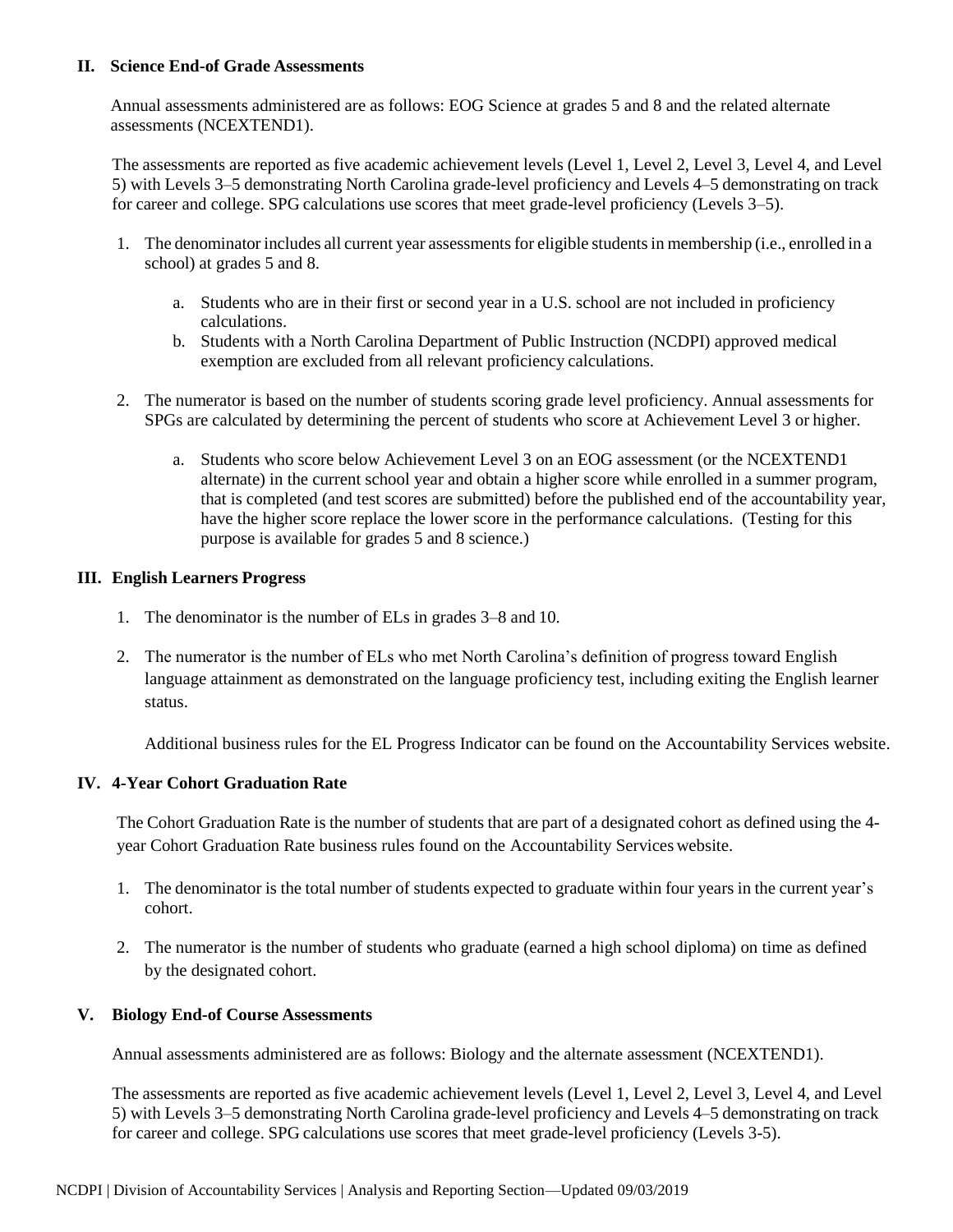- 1. The denominator includes all current year assessments for eligible students in membership (i.e., enrolled in a school) in high school courses in which an End-of-Course (EOC) assessment isrequired.
	- a. Students who are in their first or second year in a U.S. school are not included in proficiency calculations.
	- b. For schools starting with grade 9, biology assessments taken prior to grade 9 are banked to grade 9 for calculations. Banked biology scores are not included in the school where the student took the assessment at grade 8 unless it is the same school in grade 9
	- c. Students with a North Carolina Department of Public Instruction (NCDPI) approved medical exemption are excluded from all relevant proficiency calculations.
- 2. The numerator is based on the number of students scoring at grade level proficient. Annual assessments for SPGs are calculated by determining the percent of students who score at achievement Level 3 or higher.
	- a. If two valid scores are received in the same accountability year for a student enrolled in an EOC course, the higher score is used for proficiency calculations.
	- b. Students earning credit through the Credit by Demonstrated Mastery (CDM) program in a course that administers an EOC assessment is counted as proficient.
	- c. Students who score below Achievement Level 3 on an EOC assessment (or the NCEXTEND1 alternate) in the current school year and obtain a higher score while enrolled in a summer school program, that is completed, and test scores are submitted before the published end of the accountability year, have the higher score replace the lowerscore in their performance calculations for SPG. (Testing for this purpose is available for biology).

# **VI. Passing NC Math 3 (Math Course Rigor)**

- 1. The denominator is based on all grade 12 students. Grade 12 students are determined by grade level at each school's First Day of Spring (FDS) data collection or mid-year graduates or mid-year certificate earners who were also in grade 12 at First Day of Fall (FDF) data collection.
	- a. Students who transfer into a school are included in the denominator.
	- b. Students who are instructed in the Extended Content standards or on the Occupational Course of study are included in the denominator.
- 2. The numerator is the number of grade 12 students who have earned credit in the designated math course of NC Math 3 or equivalent. The course codes used to determine course credit are: 2300, 2301, 2302, or 2309.

# **VII. ACT/ WorkKeys Assessments**

- 3. The denominator is the number of grade 12 students who have either a valid ACT (from grade 11) or a valid WorkKeys assessment score (i.e. student must also be a Career and Technical Education (CTE) Concentrator).
	- a. Students with an approved ACT or WorkKeys Exemption score are included in the denominator
	- b. Grade 12 students are students who are in grade 12 at the First Day Spring testing date or mid-year graduates who are in grade 12 at the First Day Fall testing date.
	- c. English Learners who take both assessments during their first or second year in a U.S. school are not included.
	- d. Students who do not have a valid ACT or WorkKeys assessment are not included in the denominator, this includes:
		- i. Students who are instructed on the Extended Content Standards and participated in the *NCEXTEND1* at grade 11
		- ii. Students with an NCDPI approved Medical Exemption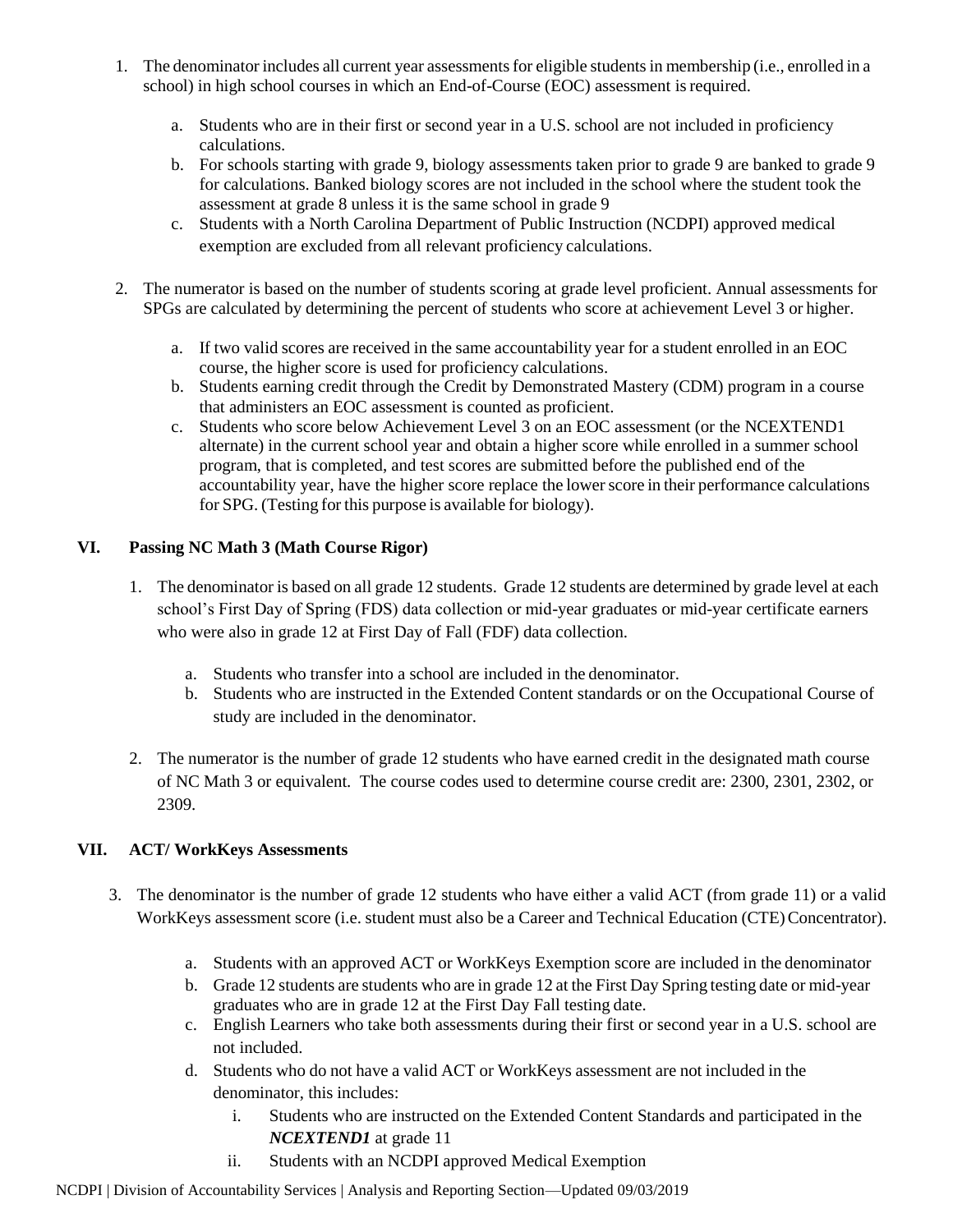- iii. Students who take the College and Career Readiness Achievement Assessment (CCRAA) alternate assessment.
- iv. English Learners who earned the score in their first or second year in a U.S. school are excluded from the denominator for SPG purposes but are included in other state reporting documents.
- v. For 2017 and prior ACT scores, the EL exemption rule only applies to students who were in their first year at a U.S. school at the time of testing and applies to SPG calculations and all other state reports.
- 4. The numerator is the number of students who either achieved a composite score of 17 or higher on the ACT or achieved a Silver, Gold or Platinum on the WorkKeys assessment.
	- a. Students with an approved ACT or WorkKeys exemption are included in the numerator.
	- b. When an eligible English Learner takes the WorkKeys assessment in their third year in a U.S. school the score isincluded. If the WorkKeys assessment is not proficient (Silver or higher) the ACT score is reviewed and if proficient (Composite 17 or higher), the student is included in the numerator.
	- c. A student's WorkKeys score is only considered for inclusion in the numerator if they are also a CTE concentrator.

# **VIII. School Growth**

North Carolina uses the EVAAS growth index for the specified subjects and converts the index to a 100-point value prior to inclusion in the SPG.

Rules applied to growth are as follows:

- a. Elementary and middle schools use ELA/Reading EOG, Mathematics EOG/EOC and Science EOG assessments for growth calculations.
- b. High schools use ELA/Reading and Mathematics EOC assessments for growth calculations.
- c. EOG and EOC mathematics assessments taken in the current accountability year are used in school accountability growth calculations. Some assessments are included in growth that may not be included in other accountability measures like proficiency, participation, or long-term goal calculations. For example, students who take NC Math 1 in grade 7 will have their NC Math 1 EOC score used when the student is in grade 8 for proficiency, participation and long-term goals. This student's NC Math 1 score will be included in the growth calculation for the year the student was in grade 7.
- d. Only NC Math 3 EOC assessments of students on the accelerated pathway (i.e. took NC Math 1 prior to grade 9) are used in school accountability growth calculations. (All NC Math 3 EOC assessments are used for educator growth calculations.)
- e. Subgroups receive a growth score for inclusion in the subgroup school performance grade.
- f. A growth index is only used if there are 30 current year scores that are used for the growth calculation for the school/subject or subgroup.
- g. Summer program scores are not used for growth, only in performance as noted above.
- h. If two valid scores are received in the same accountability year for a student enrolled in an EOC course (i.e. student took the assessment in both the fall and spring semesters), both scores are included in growth calculations.

Growth for high schools is defined as part of the academic achievement indicator, but the weight of growth, as required by § 115C-83.15, is 20% of the model.

For elementary and secondary schools that are not high schools, the School Quality or Student Success Indicator for all grade spans and all schools is growth which accounts for 20% of the model as required by §115C-83.15.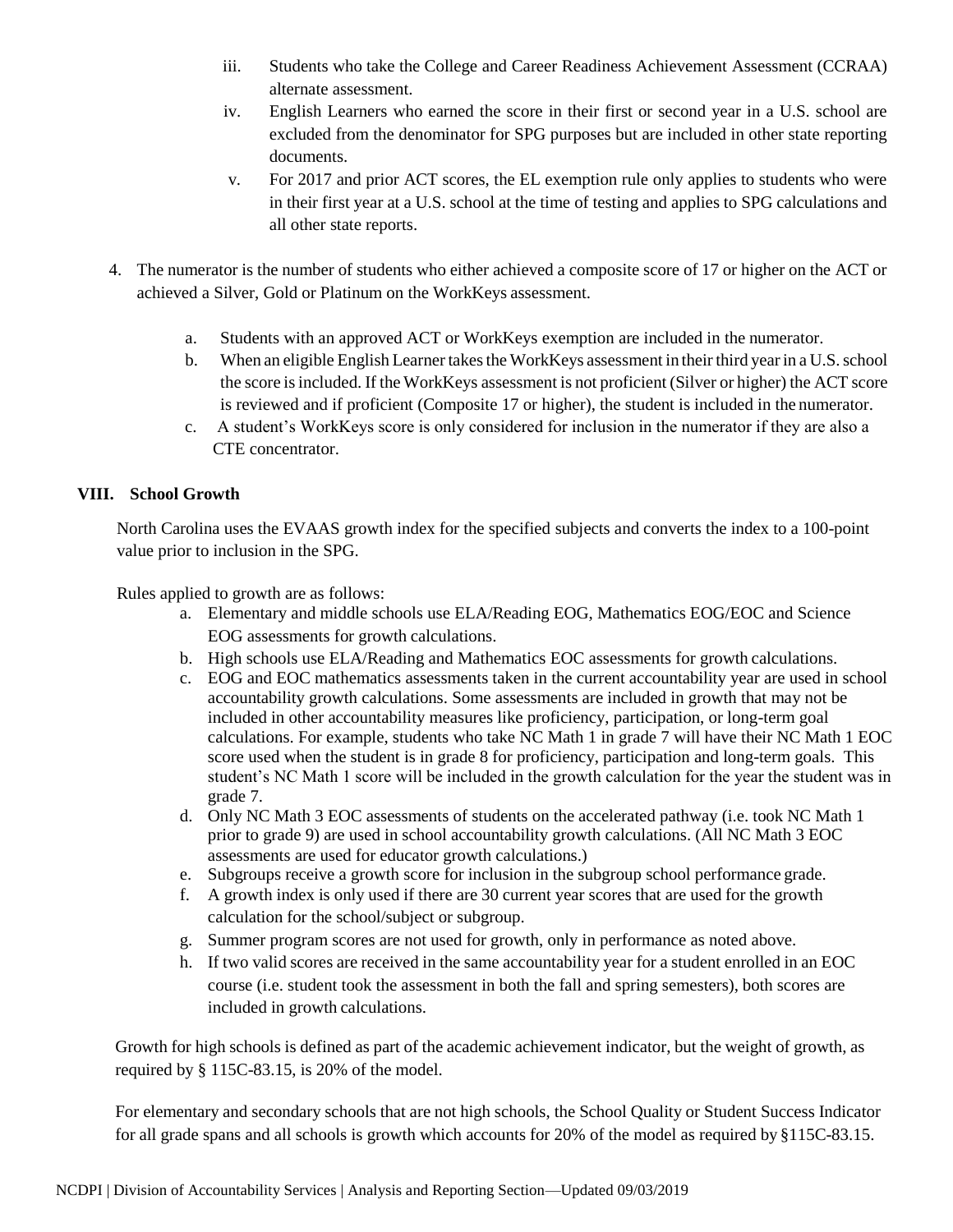North Carolina school growth is measured by EVAAS, a value-added growth model that includes student performance on all applicable subject assessmentsfor thatschool. The growth model calculations result in a composite growth value. The composite growth value spans a range from -10.0 to 10.0 (it is possible to achieve values greater than 10.0 or below

-10.0 but are transformed to 10.0 and -10.0 for use in the accountability model). These composite growth values are transformed to a 100-pt score rounded to 10<sup>th</sup> and this score is used as 20% of the overall school/subgroup grade. North Carolina reports the growth values that correspond to EVAAS designations for all schools. The distribution of the growth designations (did not meet, met, and exceeded) allows for additional meaningful differentiation between schools and subgroups.

- If a school or subgroup achieves a composite growth value below -2.0, the growth expectation was not met.
- If a school or subgroup achieves a composite growth value between -2.0 and 2.0, the growth expectation was met.
- If a school or subgroup achieves a composite growth value equal to or above 2.0, the growth expectation was exceeded.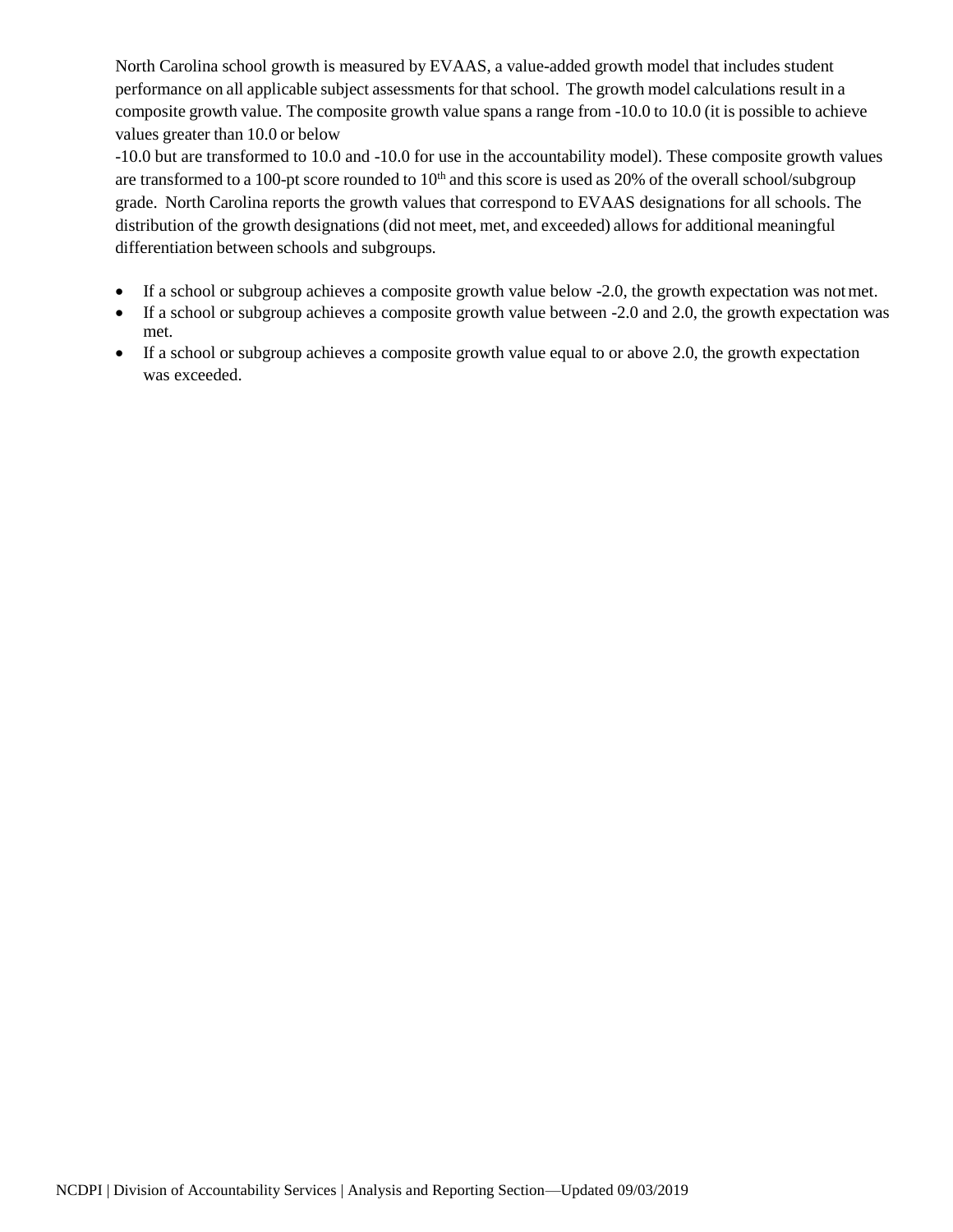# **Calculations for School Performance Grades**

For all indicators, the denominator must meet the minimum number of data points (30), after all business rules are applied, to be included in the SPG or subgroup grade calculation. All non-growth indicators account for 80 percent of the SPG. The indicators' denominators are added together to create the composite denominator. The corresponding numerators are added to make the composite numerator. The numerator is divided by the denominator and multiplied by 100 to get a total achievement score rounded to  $10<sup>th</sup>$ . This score is multiplied by .8 (80%). This result is added to the converted 100-point growth score after it is multiplied by .2 (20%) to achieve a final SPG or subgroup grade.

Sample high school Calculation, assuming all Indicators had at least 30 scores after all business rules are applied:

| <b>Measure</b>                                                                  | <b>Numerator</b>                   | <b>Denominator</b>                 | <b>Achievement Score Used in Final</b><br><b>Calculations</b> |
|---------------------------------------------------------------------------------|------------------------------------|------------------------------------|---------------------------------------------------------------|
| Academic Achievement<br>Assessments (AAA)<br>(Combines ELA/Reading<br>and Math) | $117$ (Math) +<br>135 (English II) | $269$ (Math) +<br>274 (English II) |                                                               |
| 4-year Cohort Graduation<br>Rate                                                | 284                                | 330                                |                                                               |
| <b>EL Progress</b>                                                              | 9                                  | 34                                 |                                                               |
| <b>EOC Biology</b>                                                              | 124                                | 240                                |                                                               |
| ACT/WorkKeys<br>Assessments                                                     | 197                                | 238                                |                                                               |
| Math Course Rigor                                                               | 261                                | 273                                |                                                               |
| Total                                                                           | 1127<br>(sum of numerators)        | 1658<br>(sum of denominators)      | $1127/1658 = 68.0$                                            |
|                                                                                 |                                    |                                    |                                                               |
|                                                                                 | <b>Composite Index</b>             |                                    | <b>Growth Score Used in Final</b><br><b>Calculations</b>      |
| Accountability Growth<br>Score (Reading and Math<br>Composite)                  | $-0.95$                            |                                    | 75.2                                                          |

Total Score =  $68.0(.8) + 75.2(.2) = 54.4 + 15.04 = 69.44$ 

A similar calculation is conducted to determine a separate Reading and a separate Mathematics SPG for schools serving grades 3-8. Separate Reading and Mathematics SPGs are for whole school only, notsubgroups.

When calculating the SPGs and subgroup grades, the achievement score is rounded to the  $10<sup>th</sup>$  before being combined with the growth score. Prior to assigning all letter grades the final score is rounded to the whole.

As per the ESSA, School Performance grades are used to meaningfully differentiate schools for the identification of:

- 1. Comprehensive Support and Improvement (CSI) schools and;
- 2. Targeted Support and Improvement (TSI) schools

The flowing rules may apply to schools without enough data for calculations:

- a. K-2 schools receive the same SPG as the school in the LEA receiving the highest percentage of their students for third grade.
- b. When a school does not have any indicators with enough data to compute a designation using current year data only, the school's SPG is determined from a combined 3-year calculation.

NCDPI | Division of Accountability Services | Analysis and Reporting Section—Updated 09/03/2019